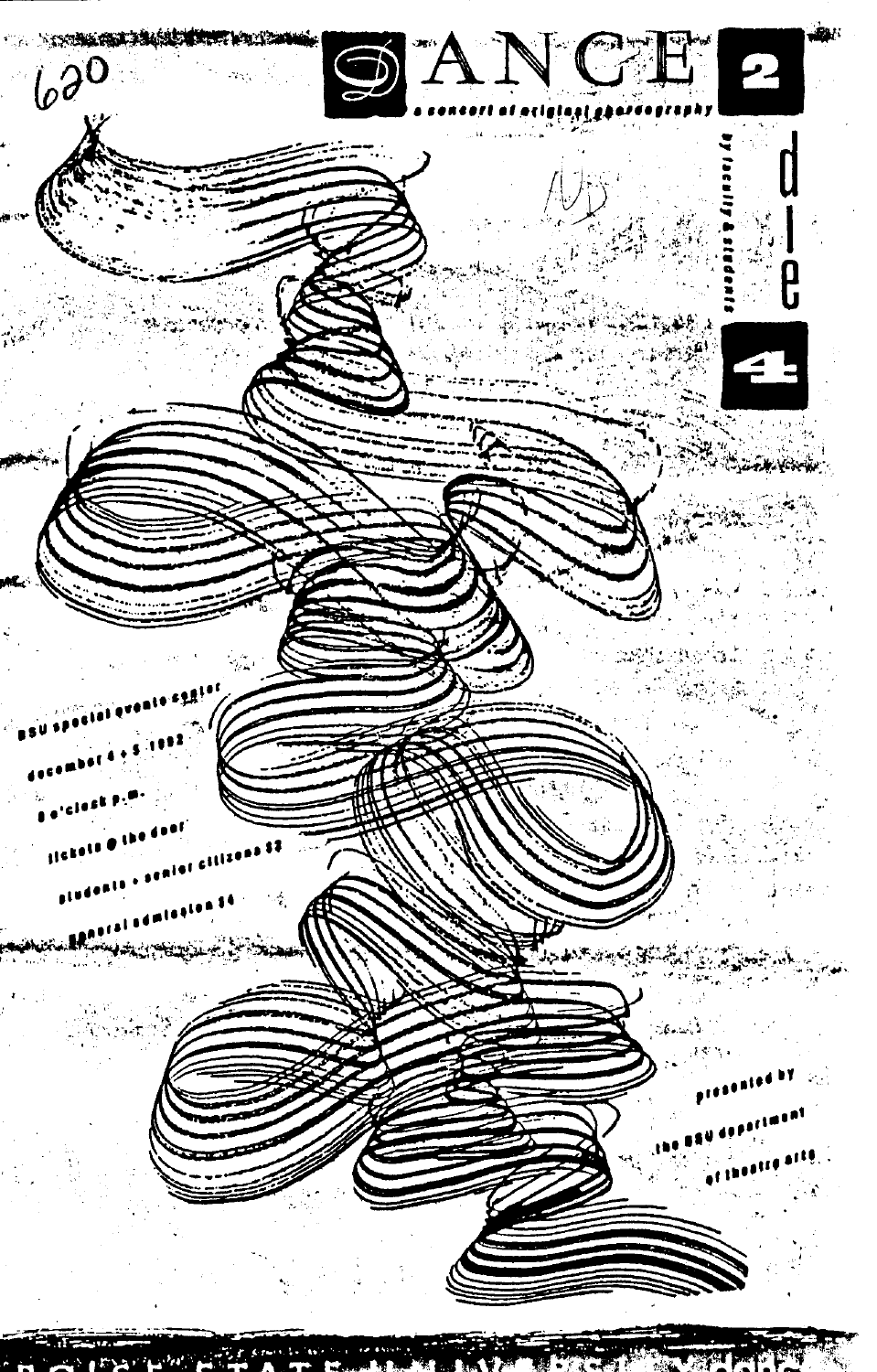BSU THEATRE ARTS DEPARTMENT **PRESENTS** 

يسين للمن

karan seus geres£i s

# **DANCE 2 DIE 4**

Once you have been bitten by the dancing bug, it can become an obsession. You feel incomplete without it. MBH

## **PROMENADE**

### Choreography: Rebecca Stone Music: Jonah and Jazmo

Dancers: Glen Flanagan, Jocelyn Frey, Gracie Guo, Leanne Lundquist, Yesenia Martin, Kathleen McLane, Monika Schernthanner, Johnna Schuck, Catherine Sinnitt, Angela Stoppello, M. Veronica Tapia, Robin Tripp, Noellanne **Russel, Tina Reminger** 

## THE WEST WAS WON!

Choreography: Rochelle Trammel Music: The Escape Club Dancers: Rochelle and Taffetta Trammel, Kristine Jackson, Heather Salsibury, Joe Miller

"The Posse": Phil "One Shot", Anthony "Little Hawk", Tracy "Trick Shooter", lymme Sue "Wild One", Ashley "Fire Water", Bobbi "The Bandit", David "Fast Draw", Susie "Shoot'em Up"

#### **SHADOW**

Choreographed and performed by: Tami Jo Shank Music: from The Last of the Mohicans by Trevor Jones and Clannad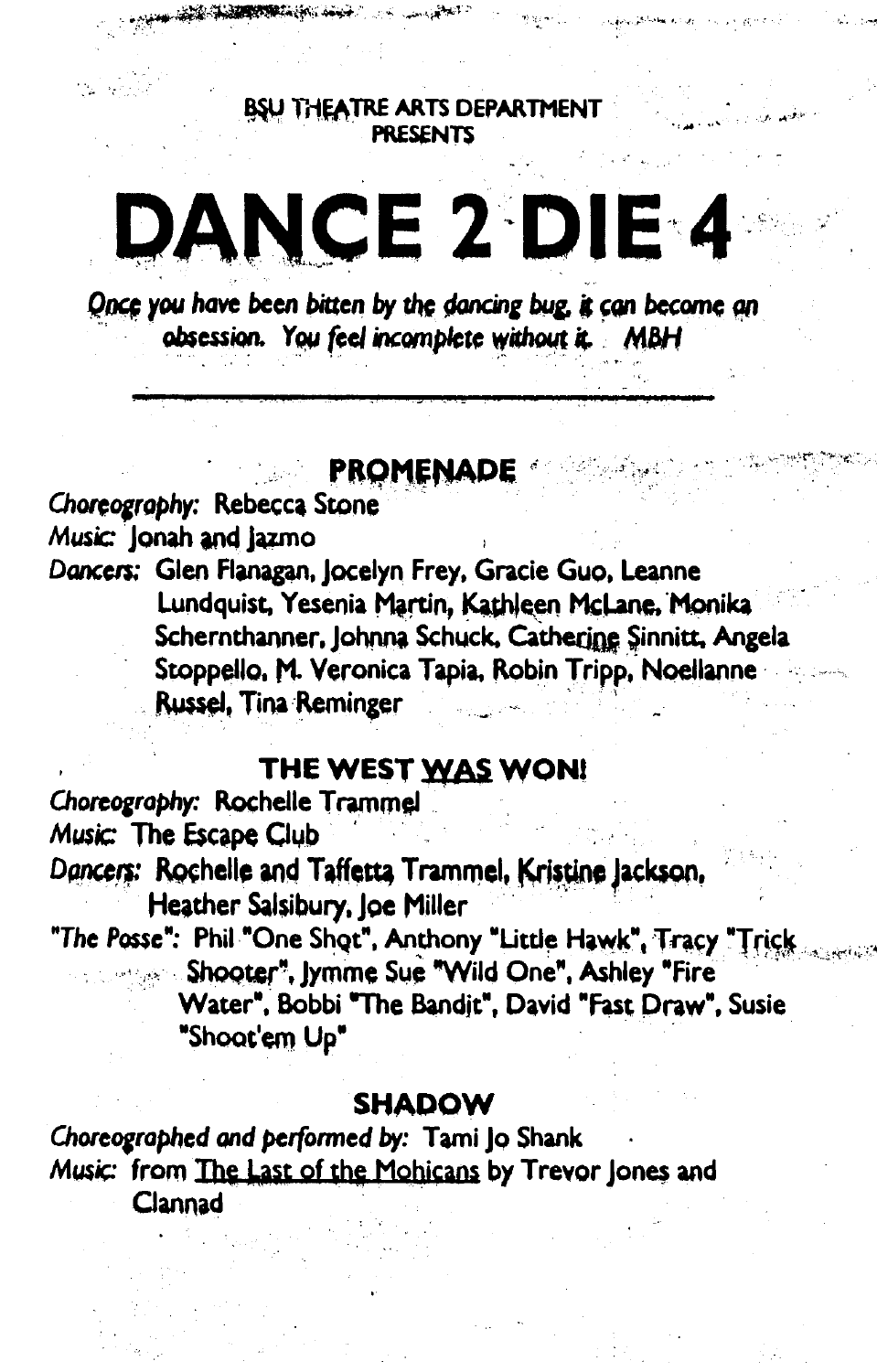## THE LOST UNICORNS

Choreography: Joni Kirkpatrick Music: Yaz Dancers: Joni Kirkpatrick, Susie Klepacki

## **BLUE "COLLARED"**

Choreography: Jymme Sue Thompson Music: Fenton Robinson Dancers: Jymme Sue Thompson, Dan Dean, Lori Chastain, Rochelle Trammel

## **GNOISSIENES**

Choreography: Marla Hansen Music: Eric Satie Dancers: Naomi Kingsbury, Kristin Smith, Lisa Fleenor, Lara Price

## THE GIFT OF TRADITION AND THE GIFT OF FREEDOM

Choreography: Jennifer Benton Music: "Chavale" from Fiddler on the Roof Dancers: Jennifer Benton, Mark Kaufman

## **FRUITS DE MER**

Choreography: Nancy Lumpkin Music: Dolphin Smiles/Stene Kindler "Walk on the Ocean" Dancers: Aymme Lumpkin, Mark Meadley, Molly Meadley, Maria Meadley, Jessica Fox, Apryl Lumpkin, Jessica Lumpkin

#### **PEER PRESSURE**

Choreography: Marla Hansen Music: Eric Satie

Dancers: Bobbi Frank, Harry Stansbury, Joe Miller, Jymme Sue Thompson, Kristine Jackson, Ashley Martell, Tami Jo Shank, Nancy Lumpkin, Rochelle Trammel, Joni Kirkpatrick, Susie Klepacki, Jennifer Benton, Jose Valdivia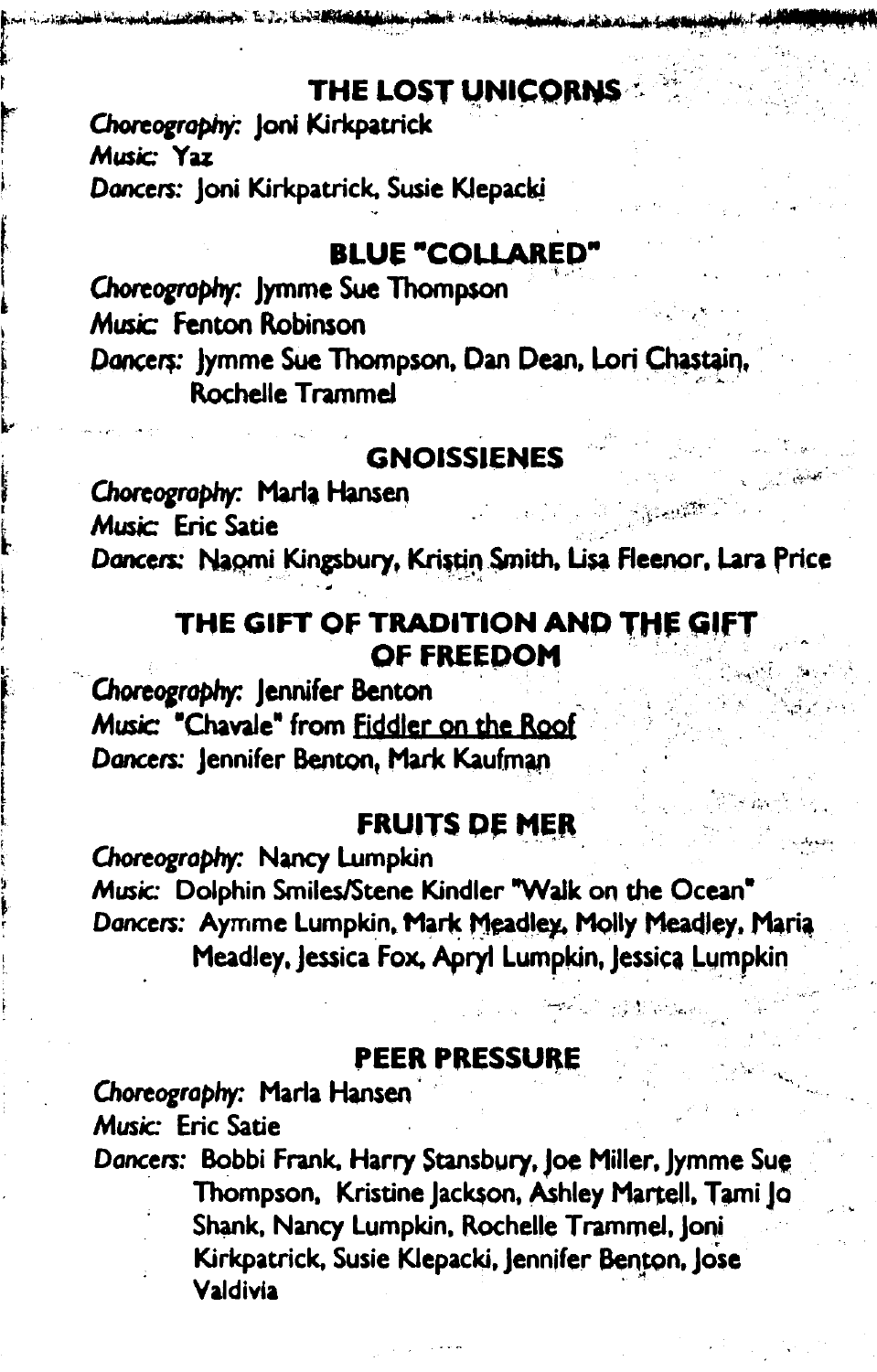## **INTERMISSION-**

## EYE FOR AN EYE

Choreography: Joe Miller Music: Soundtrack from The Mission by Ennio Morricone Dancers: Naomi Kingsbury, Jymme Sue Thompson, Joni Kirkpatrick, Heidi Huffaker, Kristine Jackson, Shelly Miller, Joe Miller, Susie Klepacki, Susan Cassellsmith, Kelli Bashrow. Heidi Koonce

## **CHRISTIAN WALLS**

Choreography: Ashley Martell Music: "Something in the Way" by Nirvana Dancers: Jackie, Nina

## MORE, THEN

Choreography: Kristine Jackson Music: Enya Dancers: Kristine Jackson, Joe Miller

## THE BOOGIE BOY

Choreography: Bobbi J. Frank Music: "The Boogie Woogie Bugle Boy" by The Andrew Sisters Dancers: Bobbi Frank, Randy Avenell, Gary V. Garrison

## A MATTER OF TIME

Choreography: Cecilia Taylor Music: "The Clean Machine" by Consume Dancers: Cecilia Taylor, Ashley Martell, Jymme Sue Thompson, Kristine Jackson, Lara Hannon, Denise Reynolds, Carrie Padilla

## **I WILL SURVIVE**

Choreography: Susie Klepacki Music: The Rising of Amooniga Jancers: Susie Klepacki, Joni Kirkpatrick